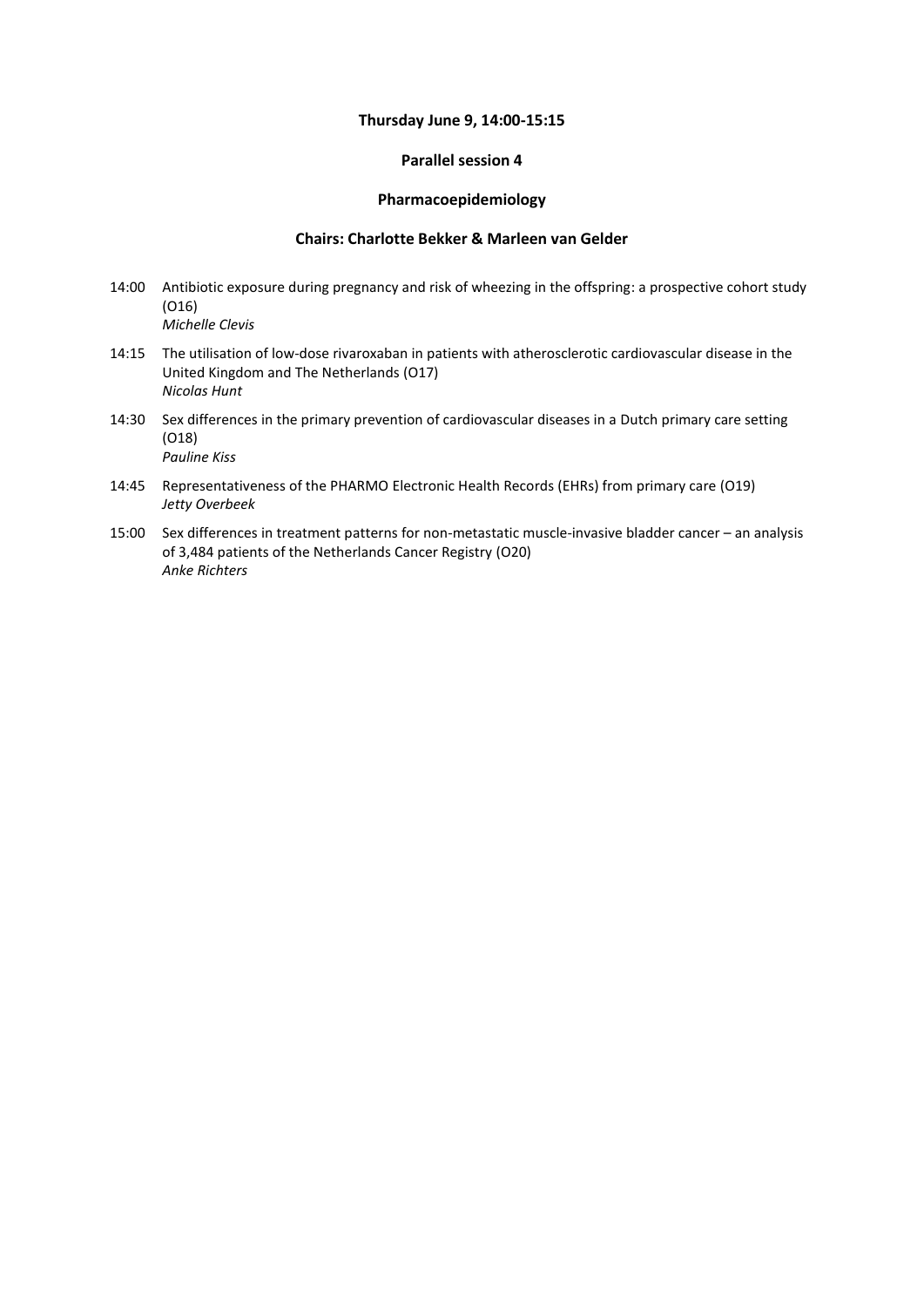# **O16. Antibiotic exposure during pregnancy and risk of wheezing in the offspring: a prospective cohort study.**

*Clevis M.G.A., Radboudumc, Nijmegen, The Netherlands Essink S.C.M., Radboudumc Roukema J., Radboudumc Roeleveld N., Radboudumc Verhaak C.M., Radboudumc Merkus P.J.F.M., Radboudumc Van Gelder M.M.H.J., Radboudumc*

Background: Both antibiotic use during pregnancy and asthma prevalence have been rising the past decades. Several studies have reported an increased risk of wheezing in children of mothers who used antibiotics during pregnancy. However, these studies did not address the complex patterns of antibiotic use and trajectories of wheezing in childhood. Therefore, we determined whether prenatal antibiotic exposure is associated with infant wheezing in the first two years of life, with special attention for timing of exposure and outcome.

Methods: We included 5,864 pregnancies with deliveries between 2012 and 2019 from the PRIDE Study, a prospective cohort study among pregnant women in the Netherlands. Information was collected using web-based questionnaires and pharmacy records. Group-based trajectory modeling was used to identify clusters of children following similar wheezing patterns. Crude and adjusted risk ratios (RR) and 95% confidence intervals (CI) were estimated for the association between prenatal exposure to antibiotics and trajectories of wheezing using inverse probability of censoring weights. Secondary analyses were conducted to account for timing, dosage, and indication of antibiotic use, as well as mode of delivery.

Results: We identified 5 distinct trajectories of wheezing in the first 2 years of life. Although any use of antibiotics during pregnancy was not associated with ever-wheezing (RR 1.01, 95% CI 0.87-1.18), an association with wheezing in the first two months of life was observed (RR 1.28, 95% CI 1.03-1.60). Third trimester antibiotic use was associated with any infant wheezing (RR 1.25, 95% CI 1.01-1.55). We found no evidence for a dose-response relationship or effect modification by delivery mode.

Conclusion: Prenatal antibiotic use is associated with wheezing in the first two months of life, but this association diminishes for wheezing later in life. Third trimester antibiotic use is associated with a slightly increased risk of any offspring wheezing.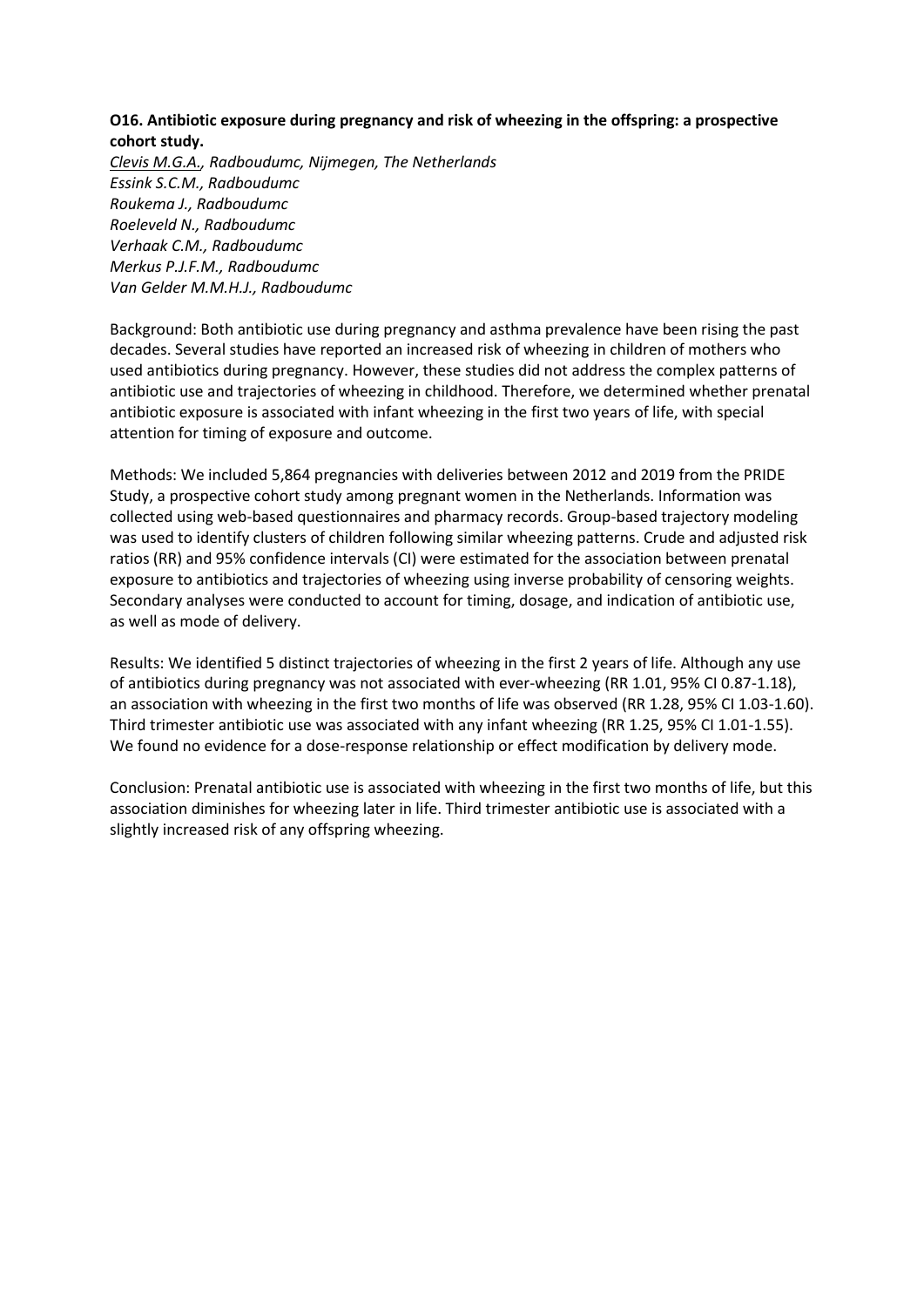## **O17. The utilisation of low-dose rivaroxaban in patients with atherosclerotic cardiovascular disease in the United Kingdom and the Netherlands.**

*Hunt N.B., Division of Pharmacoepidemiology and Clinical Pharmacology, Utrecht Institute for Pharmaceutical Sciences (UIPS), Utrecht University, Utrecht, The Netherlands Salih A., Uppsala University Wettermark B., Uppsala University van Doorn S., University Medical Centre Utrecht Klungel O.H., Utrecht University Gardarsdottir H., Utrecht University Bazelier M.T., Utrecht University Pajouheshnia R., Utrecht University*

Low-dose rivaroxaban has been indicated for the management of atherosclerotic cardiovascular disease (ASCVD), since recent (2019-20) updates to European and national prescribing guidelines. We aim to describe the trends of low-dose rivaroxaban utilisation between 2015-2020, in two European countries, and to determine the characteristics of users vs non-users. In patients with a prior ASCVD diagnosis, utilisation of low-dose rivaroxaban was measured in CPRD Aurum (UK) and the PHARMO database network (Netherlands, NL). Using monthly cross-sections, incidence rates (IR) were calculated and incidence rate ratios (IRR) compared utilisation in 2019 and 2020 to 2015-2018, prior to the guideline changes. Users were compared to non-users using mean differences (MD) in demographic covariates and chi-squared tests. We included 708,390 (UK) and 415,380 (NL) ASCVD patients. In the UK, the IR of low-dose rivaroxaban use in the period 2015-2018 was 13.24 per 100,000 person-years, in 2019 the IR was 41.89 (IRR 3.16, 95%CI [2.55;3.91]) and in 2020, 117.16 (IRR 8.85, 95%CI [7.46;10.50]). In the Netherlands, the IR in 2015-2018 was 2.04, in 2019 the IR was 37.30 (IRR 18.26, 95%CI [12.10;27.55]) and in 2020, 20.91 (IRR 10.24, 95%CI [6.41;16.36]). Users were younger at the start of follow-up (UK MD 6.50 years; NL MD 2.31 years, both p<0.05) and more likely male (UK 74.3% vs 62.9%; NL 76.8% vs 58.6%, both p<0.001). European and national prescribing guideline changes were associated with a vast increase in use of low-dose rivaroxaban among patients with ASCVD in the UK and in the Netherlands.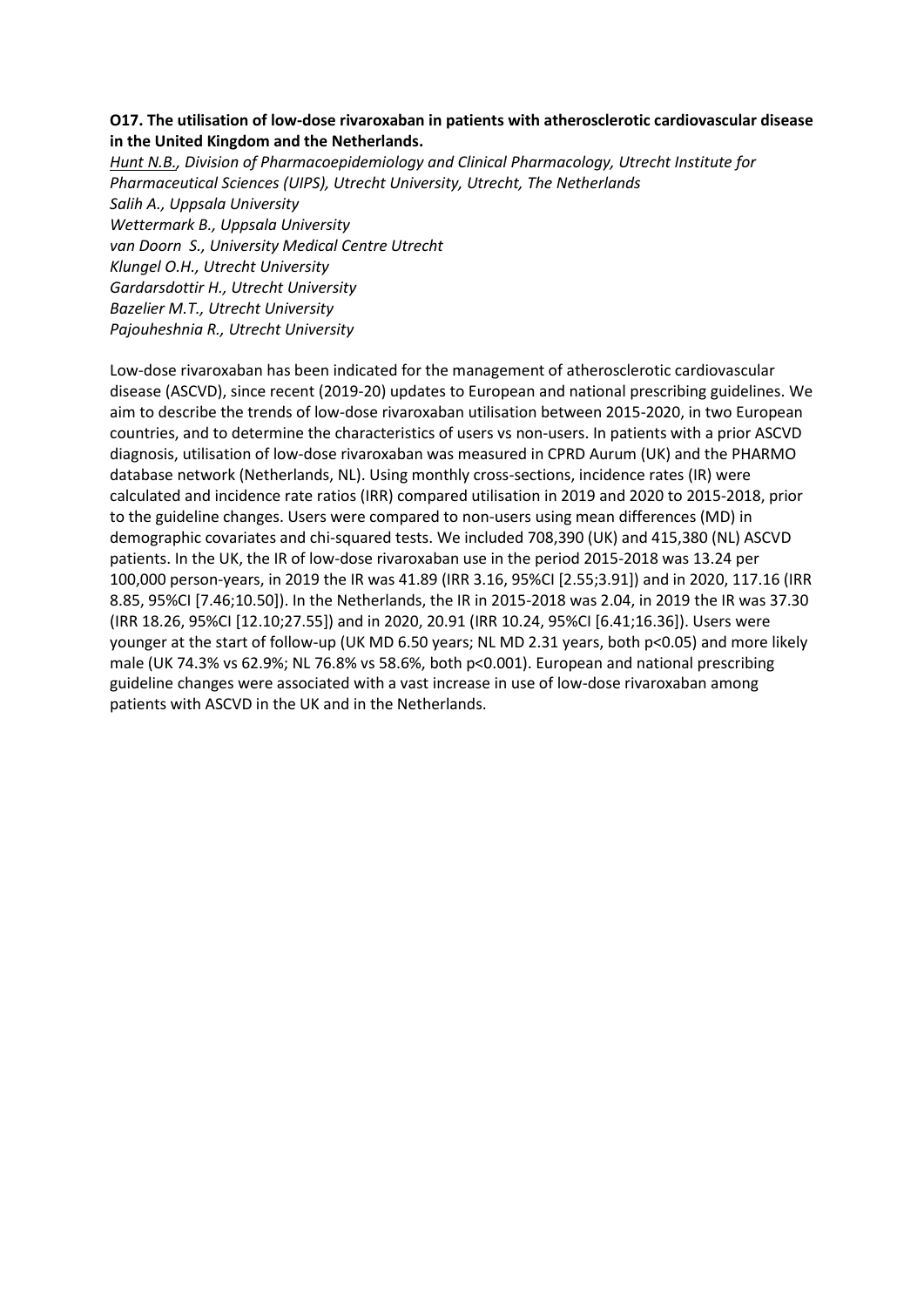## **O18. Sex differences in the primary prevention of cardiovascular diseases in a Dutch primary care setting.**

*Kiss P.A.J., Julius Center for Health Sciences and Primary Care, University Medical Center Utrecht, Utrecht University, the Netherlands*

*Uijl A., Julius Center for Health Sciences and Primary Care, University Medical Center Utrecht, Utrecht University, the Netherlands; Division of Cardiology, Department of Medicine, Karolinska Institutet, Stockholm, Sweden and Department of Cardiology, Division Heart & Lungs, University Medical Center Utrecht, Utrecht University, the Netherlands.*

*Betancour E., Julius Center for Health Sciences and Primary Care, University Medical Center Utrecht, Utrecht University, the Netherlands.*

*Peters S.A.E., Julius Center for Health Sciences and Primary Care, University Medical Center Utrecht, Utrecht University, the Netherlands; The George Institute for Global Health, University of Oxford, Oxford, UK.*

Background: Increasing evidence has shown sex differences in the primary prevention of cardiovascular diseases (CVD). The purpose of this study was to assess these sex differences in primary care in the Netherlands.

Methods: Data was obtained from individuals registered at one of the general practices participating in the Julius General Practitioner's Network (JGPN). Linear and Poisson regressions were used to investigate sex differences in four aspects of cardiovascular risk management: risk factor assessment, risk factors levels, the proportion of individuals with pharmacological treatment and the proportion of individuals achieving adequate levels in the risk factors according to Dutch guidelines.

Results: The 2018 JGPN database included 90 147 individuals (50% women; mean age 53 years). Most of the risk factors studied were more commonly assessed in women than in men, with the highest Risk Ratio (RR) for Estimated Glomerular Filtration Rate (eGFR; RR 1.22, 95% Confidence Interval (CI): 1.18 – 1.26). Total Cholesterol (TC), Low Density Lipoprotein Cholesterol (LDL-c), High Density Cholesterol (HDL-c), and Body Mass Index (BMI) levels were higher in women as compared to men, while blood pressure, eGFR and Glycated Hemoglobin (HbA1c) levels were higher in men. Among individuals with a treatment indication, women were more likely to receive antihypertensive medication (RR 1.03, 95% CI: 1.01 – 1.04) and less likely to receive lipid lowering medication (RR 0.78, 95% CI: 0.75 – 0.80), compared to men. Among treated individuals, women were more likely to achieve adequate levels of blood pressure (RR 1.19, 95% CI: 1.13 – 1.26) and less likely to achieve adequate levels of LDL-c (RR 0.74, 95% CI: 0.69 – 0.79), as compared to men.

Conclusion: Sex differences in the care of CVD in a primary care setting have been observed. When compared to men, women were more likely to achieve blood pressure control but less likely to achieve LDL-c control.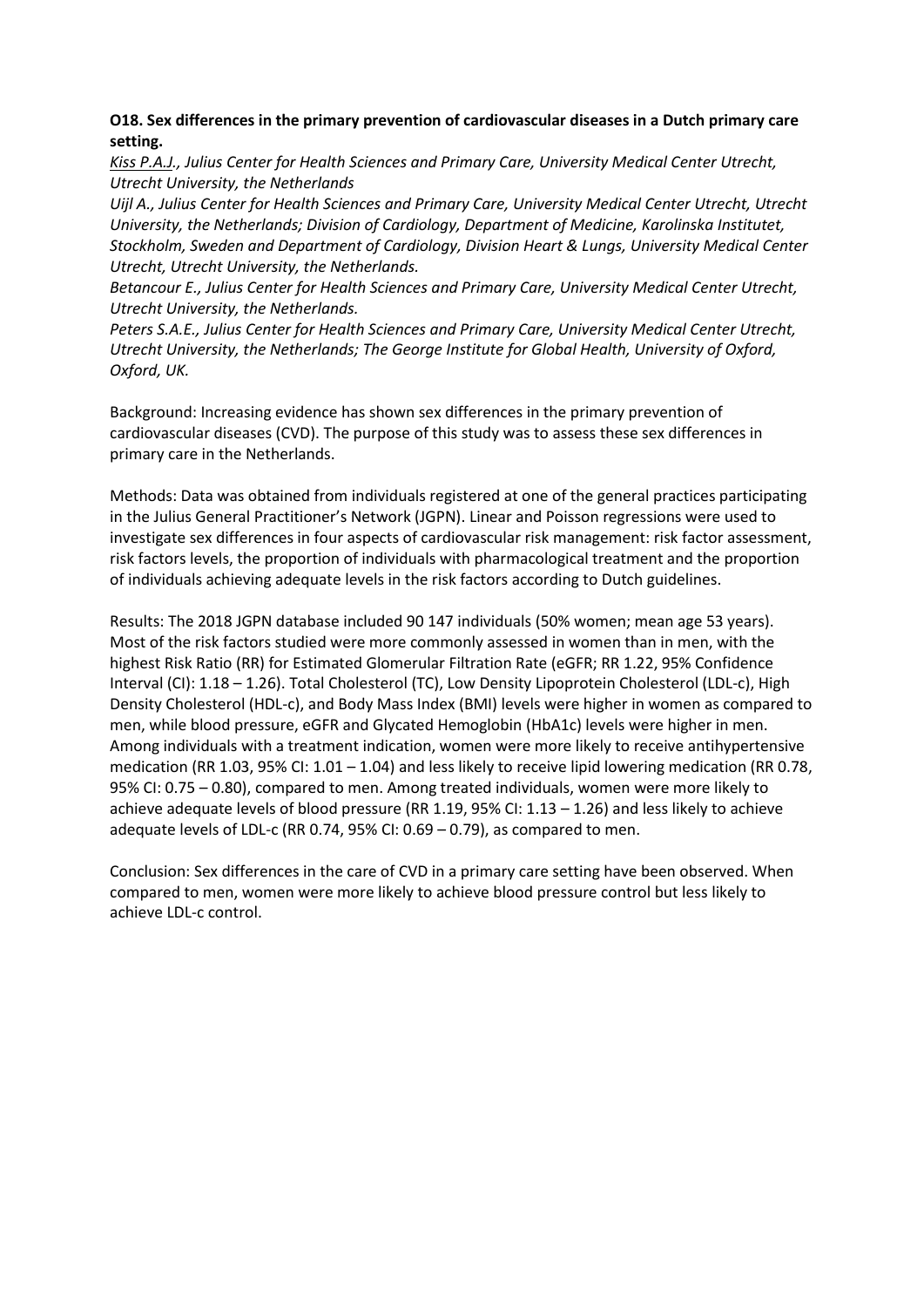### **O19. Representativeness of the PHARMO Electronic Health Records (EHRs) from primary care.**

*Overbeek J., PHARMO Institute for Drug Outcomes Research, Utrecht, Netherlands Houben E., PHARMO Institute for Drug Outcomes Research Swart K., PHARMO Institute for Drug Outcomes Research Penning-van Beest F., PHARMO Institute for Drug Outcomes Research Herins R., PHARMO Institute for Drug Outcomes Research*

Real world evidence obtained from observational data plays an increasing role in healthcare decision making. Representativeness of this data is pivotal to provide valid and generalisable study results and conclusions. Representativeness of electronic health records (EHRs) from primary care of the PHARMO Data Network of the general Dutch population was assessed in this study. A cross-sectional study, using data from 2018, was performed comparing demographic characteristics, medication use, diagnoses and deaths. PHARMO's general practitioner (GP) Data comprises data from EHRs on diagnoses, laboratory test results, referrals to specialists and healthcare product/drug prescriptions. Data on the Dutch population was obtained from Statistics Netherlands (CBS). CBS obtains demographic data from the population register of all Dutch municipalities, statistics on reimbursed medication from the National Health Care Institute of the Netherlands, and diagnosis data from the Nivel Primary Care Database. Standardised mean difference (SMD) was used to compare proportions between the Dutch population and PHARMO's GP population. An SMD >0.2 was considered a difference. On January 1st, 2018, 3,466,321 persons were included in PHARMO's GP population (mean age: 41.6 years, 49.7% males). Sex and age distribution was similar to the Dutch population. Regarding medication use, only 'viral vaccines' and 'hormonal contraceptives for systemic use' differed (SMD >0.2); use in PHARMO's GP population was higher compared to the Dutch population. These differences can be explained as these pharmacological subgroups are not completely reimbursed via basic health insurance. No differences were observed regarding diagnoses. Mortality was lower in PHARMO's GP population than in the Dutch population, which is in line with expectations. Persons who die are more often older and no longer under the care of a GP (i.e. institutionalised). EHRs from primary care of the PHARMO Data Network are representative of the Dutch population regarding demographic characteristics and provided primary care in terms of medication use and diagnoses. Medication use was more difficult to compare as EHRs in the PHARMO Data Network includes non-reimbursed medication, whereas national data does not.